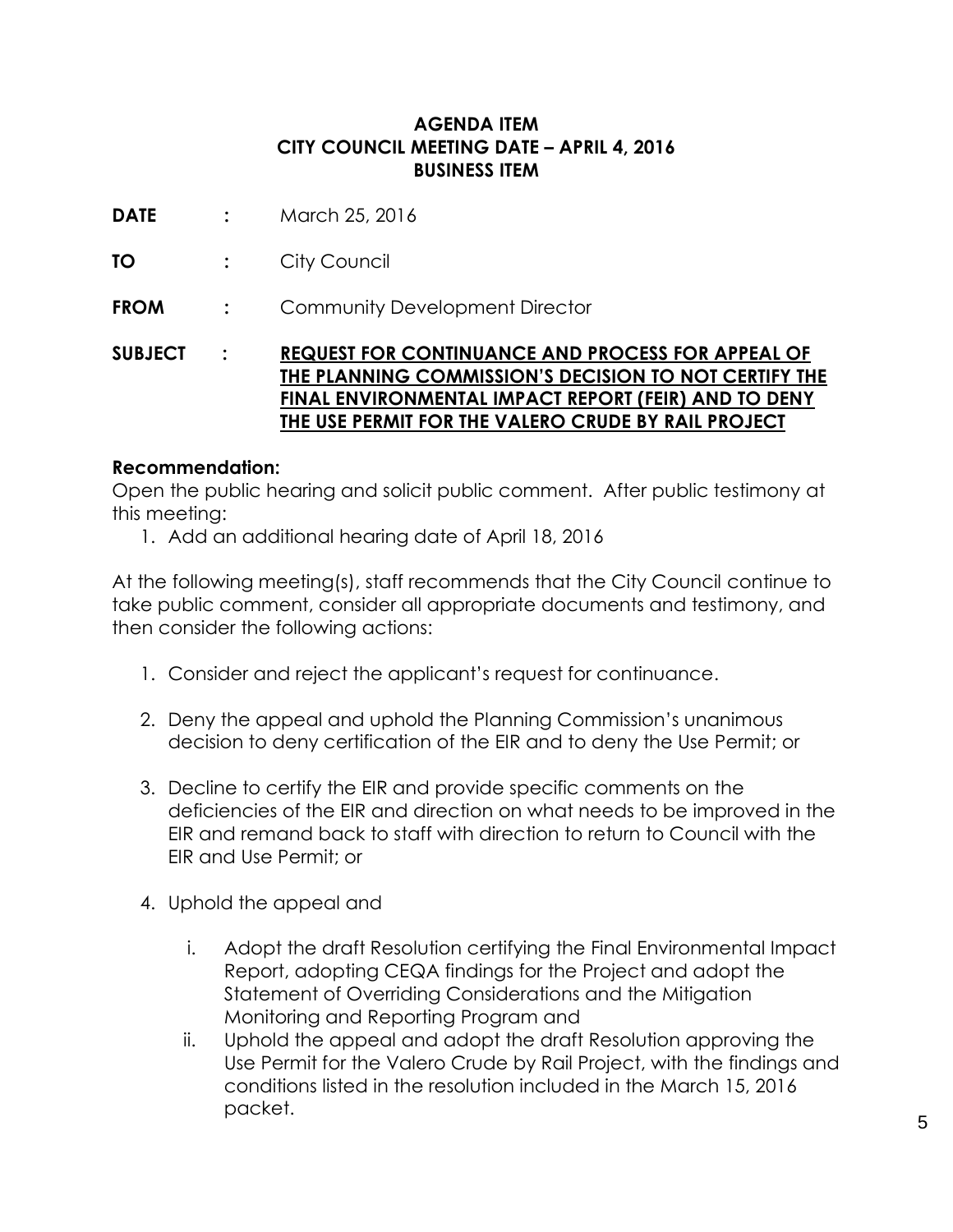### **Executive Summary**:

On March 15, 2016 the hearing for this item was opened and the Council heard presentations from the City including the Planning Commission and the applicant. The Council questioned Staff, the consultants, the Chair of the Planning Commission, and the applicant regarding the project. The applicant requested that the item be continued to allow them to request an opinion from the Surface Transportation Board (STB) regarding the issue of preemption. No public testimony was heard at the March 15<sup>th</sup> meeting.

## **BUDGET INFORMATION:**

There is no budgetary impact if the request for continuance is denied. If the Council approves the request for continuance, there may be additional costs associated with potential re-noticing of the project, as well as additional staff time in reviewing any STB opinion, as well as additional staff time should updates or revisions to the EIR be necessary.

## **ENVIRONMENTAL ANALYSIS:**

See the March 15, 2016 City Council staff report regarding the environmental analysis for the project. In regards to the applicant's request for continuance it does not affect the existing FEIR document. Should the project be continued for a substantial length of time, it is possible that new information could arise and the FEIR would possibly need additional studies and/or to be re-circulated.

## **DISCUSSION:**

At the March 15, 2016 Council meeting, the applicant requested a continuance of their appeal to enable them to obtain an opinion form the Surface Transportation Board (STB). The requested option would address the issue of whether the City is preempted from imposing conditions on the project if those conditions impact rail operations. The applicant stated that they believed the response of the STB would provide additional information to the Council in making their determination. It is unclear how long the STB response would take, or if they would be willing to take the matter under consideration. An estimate is three to six months, but it could be longer. Information from the applicant is attached.

While it would be helpful to have the STB opinion it would not necessarily be a final determination. STB decisions could be appealed to court. In addition, there are not set time frames within which the STB must issue its opinion. Estimates for this opinion range from 3-6 months. It is expected that the STB would issue an opinion more quickly if it knew the Council were delaying action on the project in anticipation of the STB opinion. Considering the amount of public input on this project, it is highly likely that the STB would also receive a lot of public input. This could lengthen the time the STB would require to render an opinion.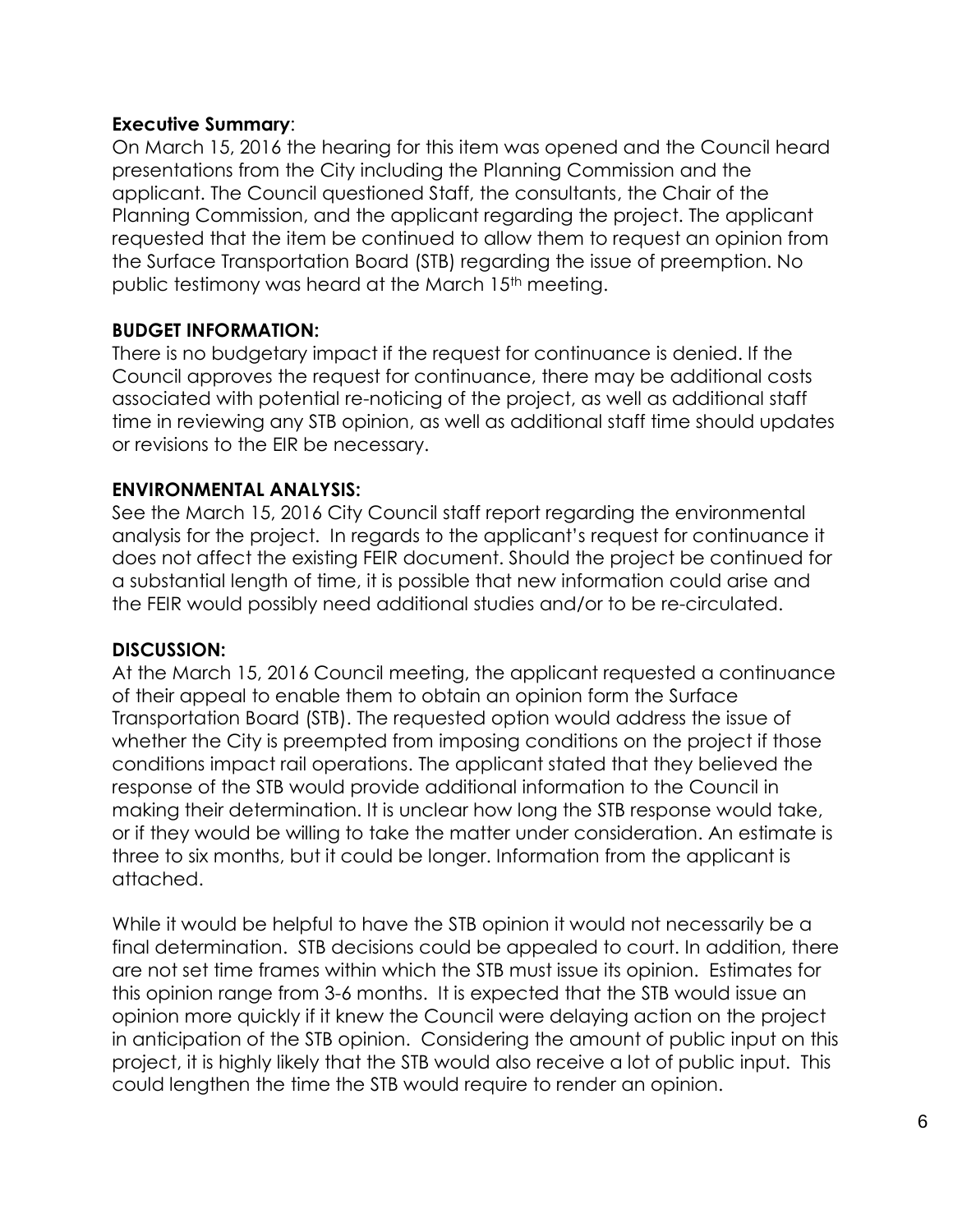If the STB takes a long time to render its opinion, the FEIR and its information may have to be refreshed to address new information. This could require additional studies, evaluation and recirculation. All of that would, of course, impact public participation in the process and require new review and comments.

However, if the Council would like to consider the opinion of the STB and that a decision on the EIR and Land Use Permit should be placed on hold until the STB makes its decision, staff recommends that the hearing be continued to a date certain. This not only reduces the required public noticing but also will help address concerns about the FEIR getting stale. Staff cautions against continuing the item past September.

#### **Procedural Issues:**

At the March 15<sup>th</sup> Council meeting, staff noted that Council would have to consider public comment before considering the request for continuance. This means that the Council has options regarding how to organize the process of public comment and the decisions before them at the April 4th meeting. These options are set forth below but staff recommends the Council take all public comment on the project and any continuance together.

Option 1. Continue Council questions to staff and the consultants, then proceed with public testimony on the EIR, Use Permit and request for continuance*.*

The public notice for the project stated that staff presentations and the Valero presentation would occur on March 15, 2016 and that public comment would not occur until April 4, 2016. Staff is therefore anticipating a large public turnout for the meeting of the 4th and in deference to the public in attendance staff is recommending that the Council defer asking questions of staff and the consultants, provide questions to staff in writing throughout the hearing process; and begin public comment of the meeting on April 4, 2016. Staff will then provide a written response to all of the Council queries after the public hearing is concluded. Prior to deliberating on the EIR and the Land Use Permit, the Council will first make a decision on the continuance.

Option 2. Take initial public comment *only* on the request for continuance, and act on the request prior to hearing public comment on the EIR and Use Permit.

If the Council decides to first allow comment *only* on the request for continuance, then take action on the request for continuance; every member of the public who speaks during the period for comment on the request for continuance only, would also have the opportunity to speak on the EIR and Use permit, when the Council heard testimony on those topics.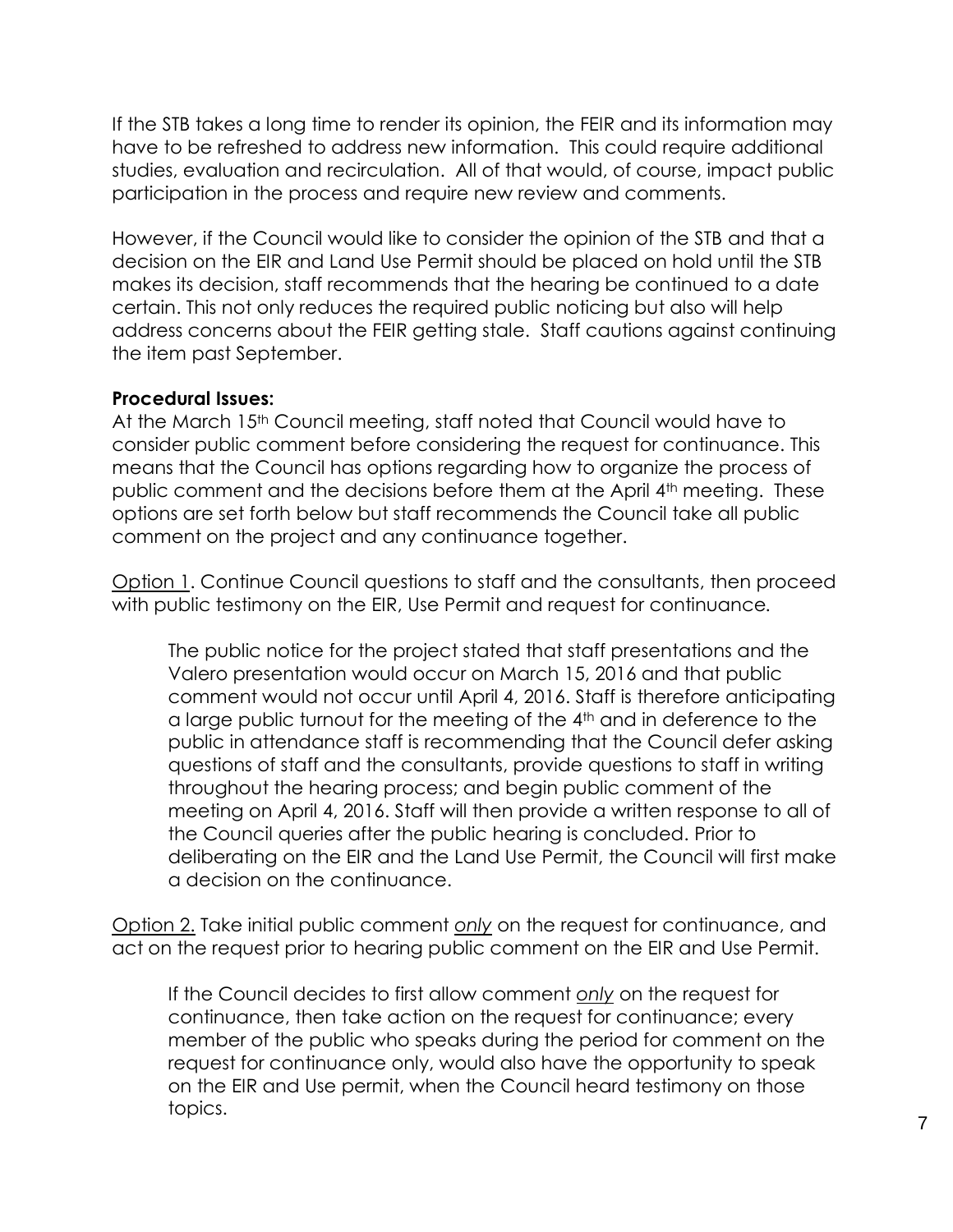While staff understands the importance of deciding on the question of continuance in a timely manner, we do not believe it is possible to separate comment on the request for continuance from the EIR and Use Permit, as the comment is regarding one application. Since staff anticipates public comment requiring more than one meeting, it may not be appropriate to limit the comment on the 4<sup>th</sup> to just the matter of the continuance. Therefore staff recommends that comment on the request for continuance, the EIR and the Use permit be heard together.

Option 3. The Council could decide to continue to question staff prior to taking public comment and then take comment on the request for continuance only.

The above options are not mutually exclusive, but for the reasons stated above, staff does not recommend this option.

Questions of Union Pacific Railroad (UPRR) and the applicant will be handled by the respective parties prior to the close of the public hearing.

#### **Public Comment:**

This project has generated a large amount of public interest, and staff would like to describe more fully the process going forward so as to give the public clear information and the opportunity to speak on the project.

Although it does not seem possible to come up with a completely "fair" way to hear speakers, and since having speakers sign up ahead of time did not work as well as hoped at the Planning Commission Meeting, staff recommends that the Council use an approach similar to the approached used by the San Luis Obsipo County Planning Commission for the Phillips 66 hearing. Under this approach, elected officials and agency representatives such as state elected representatives or their staff, mayors, council members, board of supervisors members and their staff would be allowed to speak first. After these people speak, the general public including spokespersons for various groups may speak.

As a reminder, speakers are only permitted to speak once during the hearing even though the hearing may last several meetings. If a speaker cannot say all they need to say within the 5 minute time, speakers are reminded that they may submit comments in writing up to the date of the Council's decision. Under the Council's rules of procedure, speakers are not permitted to give their time to another speaker. Spokespersons may be designated to represent those with similar views. A spokesperson has up to 15 minutes to speak. Please note that the purpose of the spokesperson is to represent the group and not to have each  $\overline{\phantom{0}8}$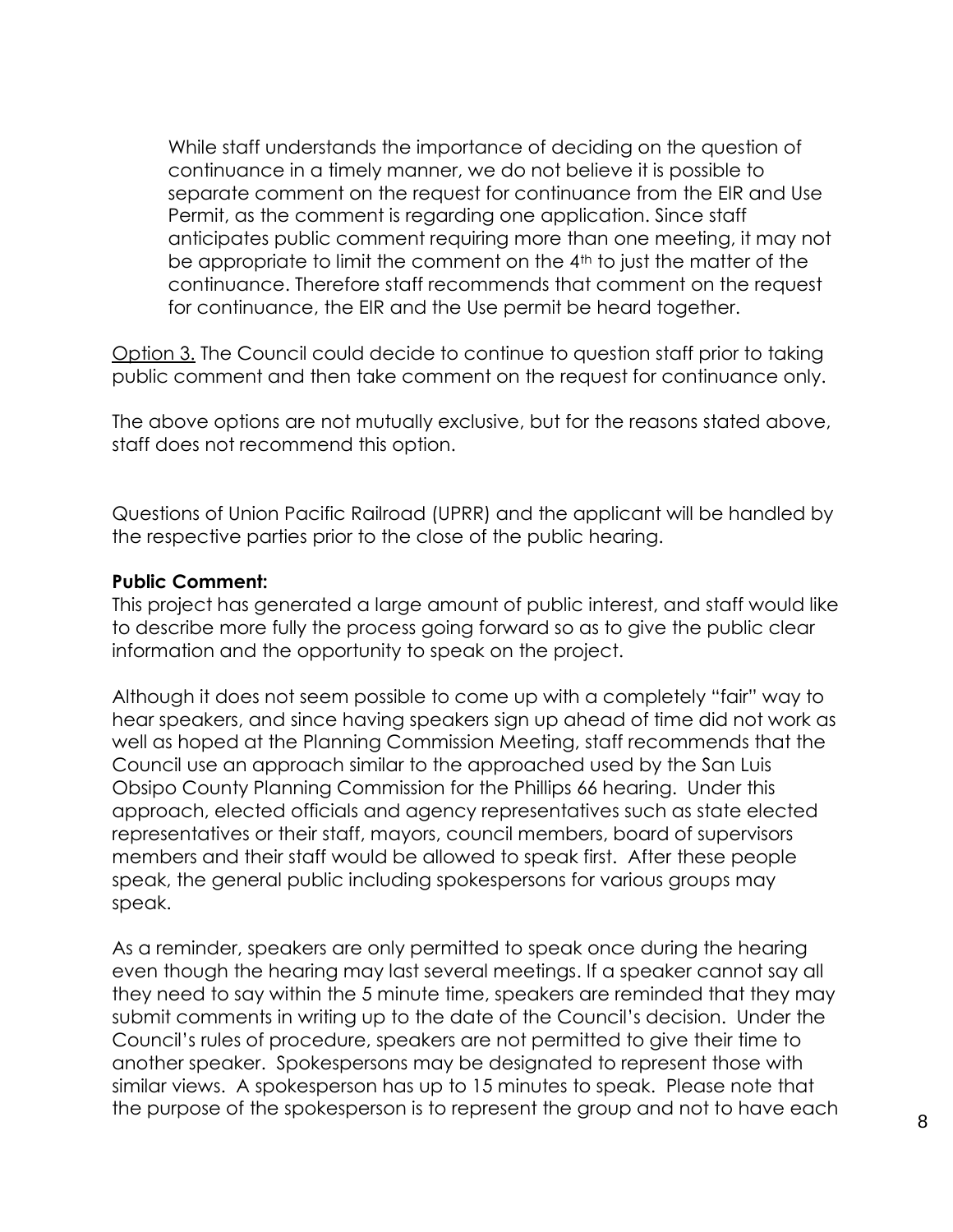member of the group speak as well. Speakers are also requested to avoid repeating the comments of other speakers. To maintain civility and decorum, the audience is requested to refrain from booing and cheering speakers. This also helps others from feeling intimidated if they want to express a different viewpoint. What seemed to work well at the Planning Commission was for audience members to raise their hand when agreeing with a speaker.

Note that the Council's rules provide that Council meetings typically start at 7 PM and end by 11 P.M. In Staff's experience it is not productive to continue the meetings much past 11 P.M. As in the past, the Council may want to gauge around 9 P.M. during the April meetings to see how many speakers would like to speak that night.

## Code of Conduct

The City Council has adopted a Code of Conduct for itself and its boards and commissions. The overarching theme of the Code of Conduct is respect. The Council conducts its hearings in a professional manner that invites public comment and asks that everyone treat each other professionally and refrain from abuse and personal attacks. The City welcomes public comment but asks that speakers avoid slander and personal attacks.

## **Council Review:**

The Council's consideration of the appeal of the Planning Commission's decision is de novo. This means that the Council can consider new information not presented to the Planning Commission but also that the Council should consider the Planning Commission's decision. Benicia Municipal Code Section 1.44.040 (D) states:

"D. An appeal hearing shall consist of a new (i.e., de novo) hearing on the matter by the person or body specified in BMC [1.44.100.](http://www.codepublishing.com/CA/Benicia/html/Benicia01/Benicia0144.html#1.44.100) The appeal hearing shall be based on the following evidence:

1. Any relevant evidence, including staff reports, etc., submitted at the time of the prior decision and at the appeal hearing, and

2. Findings, if any, and decision of the person or body whose decision is being appealed."

In deciding whether to grant or deny the appeal, the Council must determine if Valero has met the burden of showing that the FEIR and Use Permit should be approved. See Benicia Municipal Code Section 1.44.040 (E).